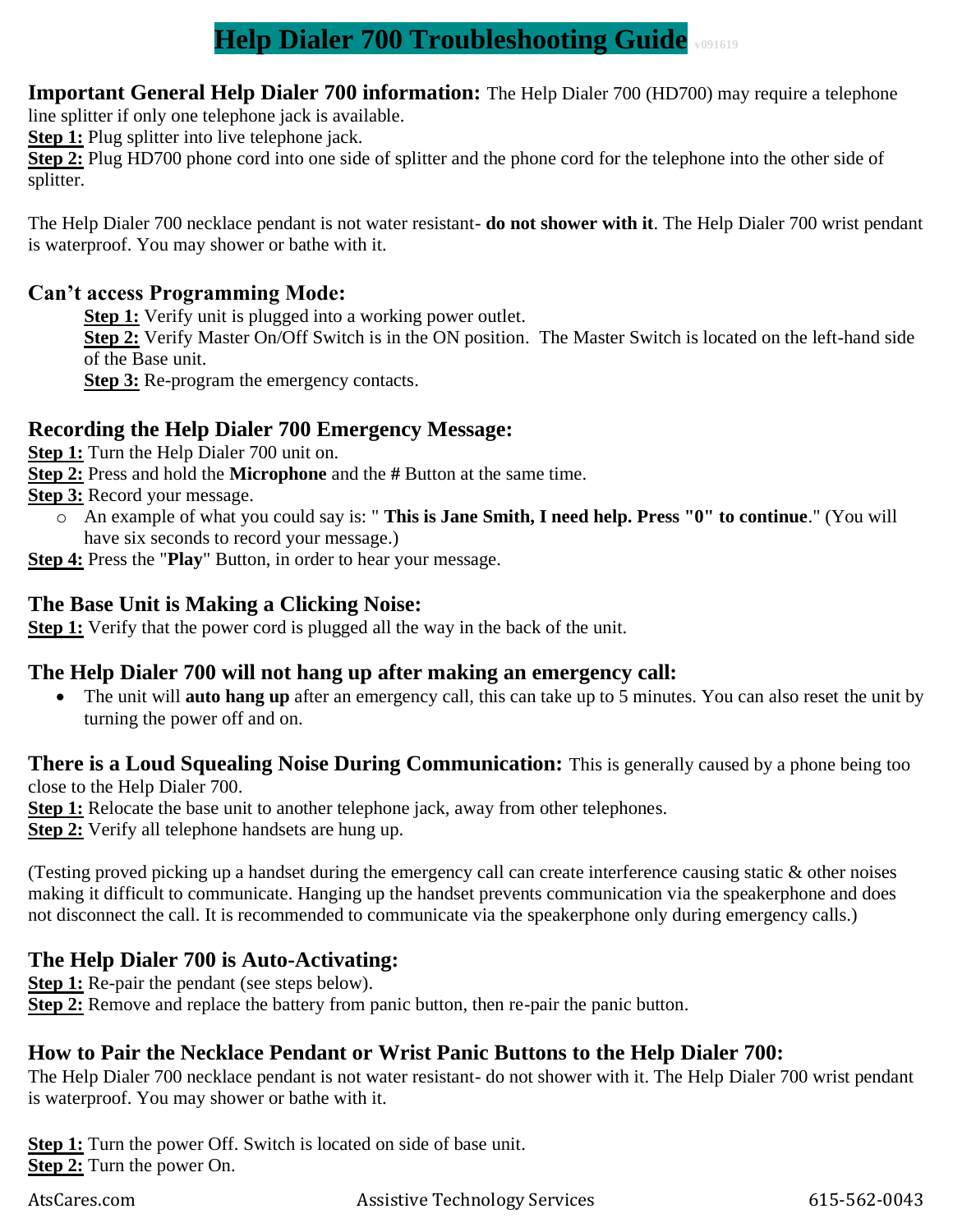**Step 3:** Within 5 seconds, **press and hold** the Big Blue Help Button on the Main Unit while the red light in the corner is flashing.

**Step 4:** While still holding the Big Blue Help Button on the Main Unit, press the Panic Button on the necklace or the wrist button.

o In one second, you will hear a small beep, this means the pairing was successful.

**Step 5:** Pairing will automatically erase other pendants that were previously paired, so you will have to do the steps again for each panic button.

**Step 6:** Turn the Unit off.

**Step 7:** Turn the Unit On. Wait for Red LED light to stop flashing.

**Step 8:** Test the panic button by pressing the necklace or wrist button to activate the alarm.

#### **Pendant will not pair:**

Press and hold the SOS button for 10 seconds. Is the light staying bright or dimming as it is held? If it is dimming or is already dim, then it needs a new battery. Replace the battery then re-try the pairing process. If the light remained bright, simply re-try the pairing process.

#### **Pendant will Not Activate Alarm:**

**Step 1:** Verify the Help Dialer 700 is powered on.

**Step 2:** Verify pendant is paired. When the panic button is pressed the unit will beep confirming the pendant is paired. **Step 3:** Does the LED on the panic button light up when button is pressed? If the light is fading while holding the button the battery may be low or dead.

**Step 4:** Replace the panic button battery.

**Step 5:** Re-pair the panic button

#### **The Unit Beeps but does not dial out:**

**Step 1:** Re-program the emergency contacts

For example: if you want the

- o **1st** contact number to be 1-615-562-0043 you should press the following buttons: \* **1** 1 6 1 5 5 6 2 0 0 4 3 \*
- $\degree$  2<sup>nd</sup> contact number to be 1-615-562-0043 you should press the following buttons: \* 2 1 6 1 5 5 6 2 0 0 4 3 \*
- o **3rd** contact number to be 1-615-562-0043 you should press the following buttons: \* **3** 1 6 1 5 5 6 2 0 0 4 3 \*
- o Confirm the telephone cord is plugged into the back of the unit and the other end is plugged into a working phone jack.

# **Help Dialer 700 Battery Information:**

**Necklace Panic Button:**

Uses 1 - 12V Alkaline Battery #A23S **Wrist Panic Button**: Square Face - Black Band Uses 1 - 12V Alkaline Battery #27A **Wrist Panic Button:** Round Face - White Band Uses 2 - 3V Lithium Batteries #CR2016 - Make sure + side of battery is facing up **Base Unit Backup Batteries:** Uses 4 - AAA Alkaline Batteries

#### **Help Dialer 700 Lights: Base Unit LED:**

Steady GREEN LED - (Power Indicator) Flashing RED LED - will flash for 3 seconds to indicate unit is ready to record and store numbers Steady RED LED - indicates low backup batteries - replace with 4 - AAA Alkaline Batteries.

# **Necklace Pendant LED**

AtsCares.com Assistive Technology Services 615-562-0043 Green LED - Battery is good Red LED - Battery is low and needs to be changed. Replace with 1 - 12V Alkaline Battery #A23S